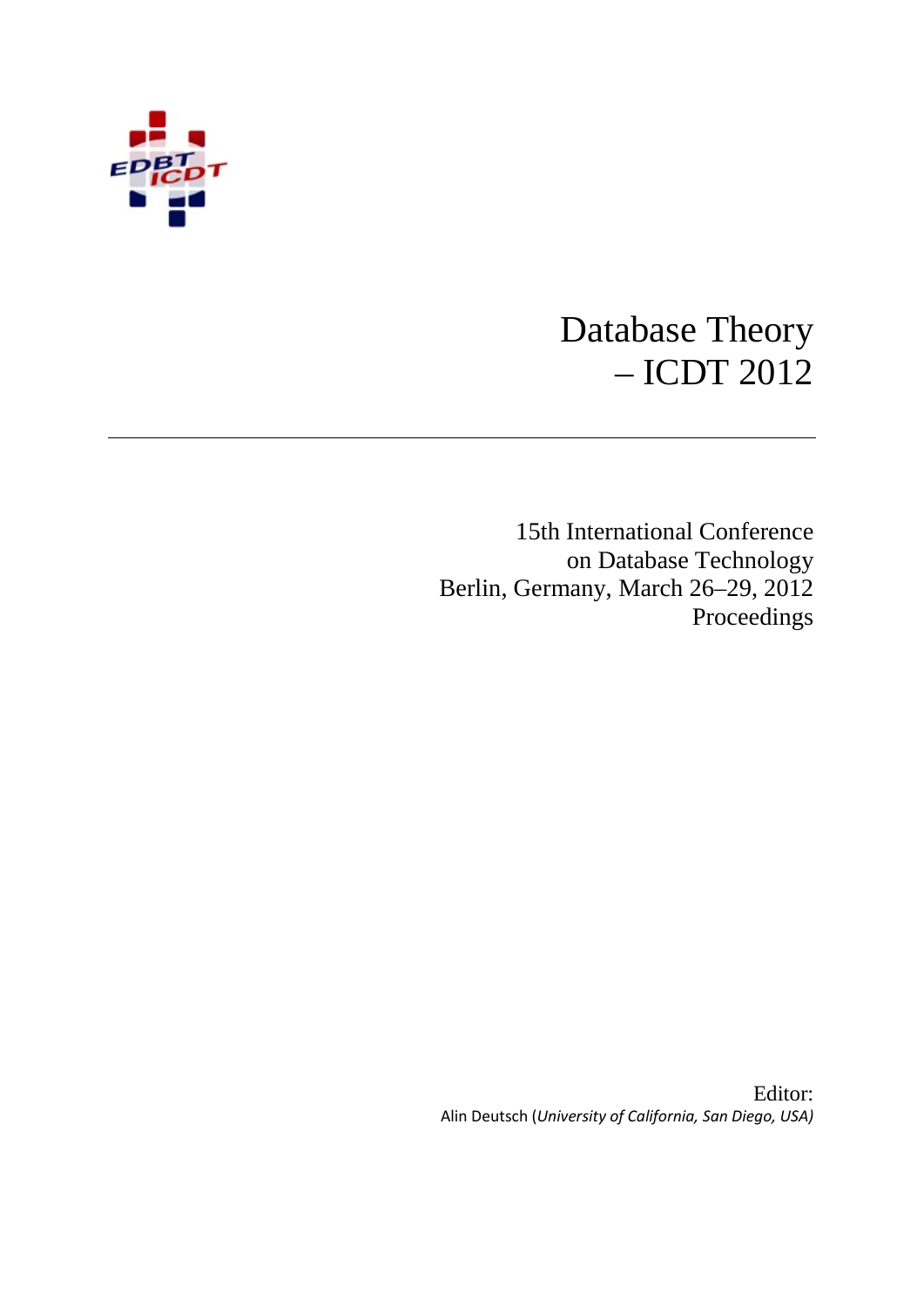Database Theory – ICDT 2012 Proceedings of the 15th International Conference on Database Theory Berlin, Germany, March 26–29, 2012

Editor: Alin Deutsch

The Association for Computing Machinery 2 Penn Plaza, Suite 701 New York, NY, 10121-0701

ACM COPYRIGHT NOTICE. Copyright c 2011 by the Association for Computing Machinery, Inc. Permission to make digital or hard copies of part or all of this work for personal or classroom use is granted without fee provided that copies are not made or distributed for profit or commercial advantage and that copies bear this notice and the full citation on the first page. Copyrights for components of this work owned by others than ACM must be honored. Abstracting with credit is permitted. To copy otherwise, to republish, to post on servers, or to redistribute to lists, requires prior specific permission and/or a fee. Request permissions from Publications Dept., ACM, Inc., fax +1 (212) 869-0481, or permissions @acm.org.

For other copying of articles that carry a code at the bottom of the first or last page, copying is permitted provided that the per-copy fee indicated in the code is paid through the Copyright Clearance Center, 222 Rosewood Drive, Danvers, MA 01923, +1-978-750-8400, +1-978-750-4470 (fax).

ACM ISBN: 978-1-4503-0791-8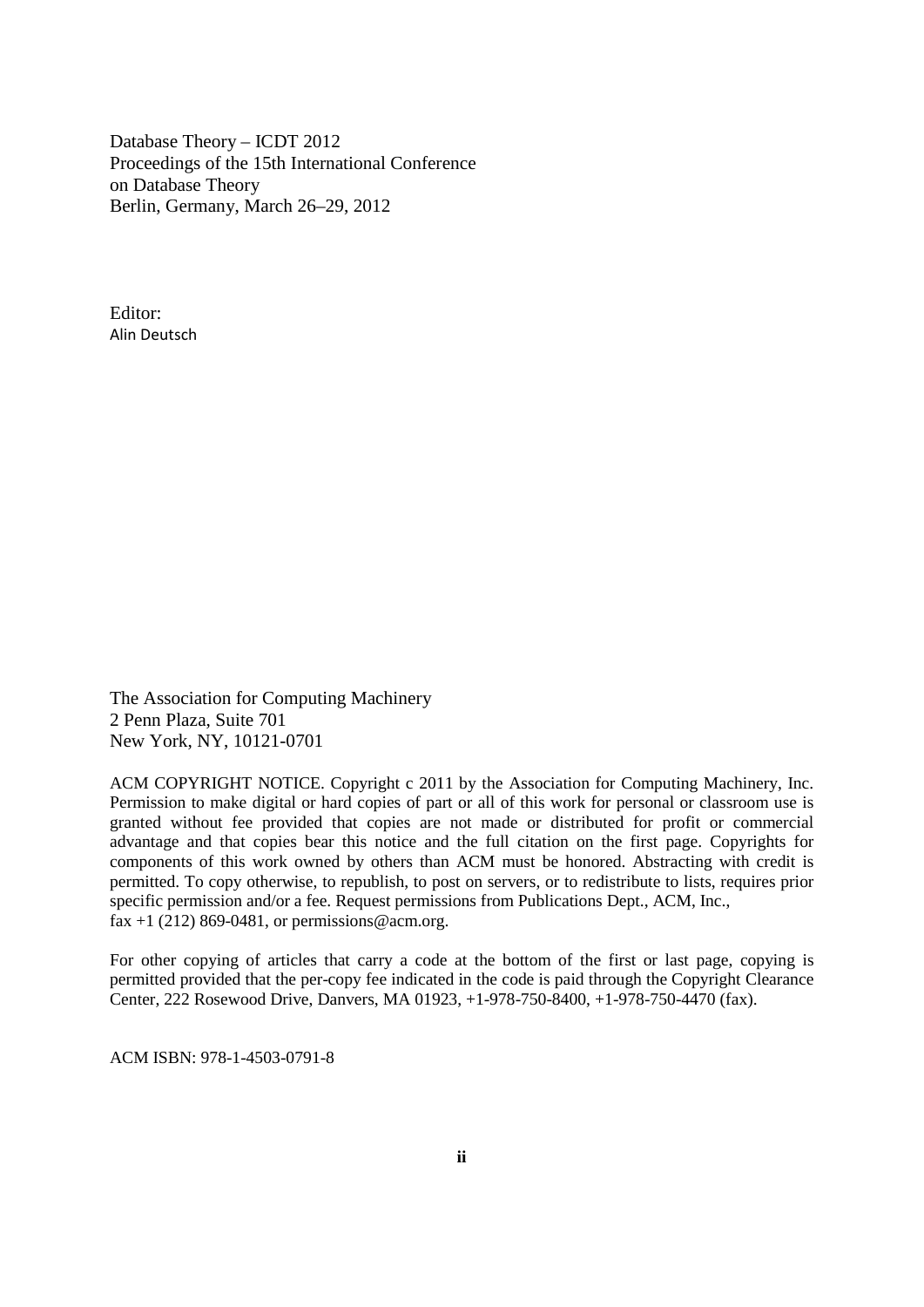# Table of Contents

| <b>Invited Papers</b>                                                                     |  |
|-------------------------------------------------------------------------------------------|--|
| Dependence, Independence, and Incomplete Information                                      |  |
|                                                                                           |  |
| Graph Pattern Matching Revised for Social Network Analysis                                |  |
|                                                                                           |  |
| <b>Research Sessions</b>                                                                  |  |
| <b>Award Papers</b>                                                                       |  |
| <b>Learning Schema Mappings</b>                                                           |  |
| Balder Ten Cate, Victor Dalmau, and Phokion Kolaitis 22-33                                |  |
| Validating XML documents in the Streaming Model with external memory                      |  |
|                                                                                           |  |
|                                                                                           |  |
| Semi-structured Data                                                                      |  |
| Highly Expressive Query Languages for Unordered Data Trees                                |  |
|                                                                                           |  |
| Deciding Twig-Definability of Node Selecting Tree Automata                                |  |
| Timos Antonopoulos, Dag Hovland, Wim Martens, and Frank Neven  61-73                      |  |
| Regular Path Queries on Graphs with Data                                                  |  |
|                                                                                           |  |
| <b>Relational Transducers, Normalization</b>                                              |  |
| Deciding eventual consistency for a simple class of relational transducer networks        |  |
|                                                                                           |  |
| Win-Move is Coordination-Free                                                             |  |
|                                                                                           |  |
| A Normal Form for Preventing Redundant Tuples in Relational Databases                     |  |
|                                                                                           |  |
|                                                                                           |  |
| XML                                                                                       |  |
| Finding Optimal Probabilistic Generators for XML Collections                              |  |
| Serge Abiteboul, Yael Amsterdamer, Daniel Deutch, Tova Milo, and Pierre Senellart 127-139 |  |
| Learning Twig and Path Queries                                                            |  |
|                                                                                           |  |
| Bounded reparability for regular tree languages                                           |  |
| Gabriele Puppis, Cristian Riveros, and Slawek Staworko 155-168                            |  |
| <b>Incomplete, Inconsistent and Annotated Data</b>                                        |  |
| On the Complexity of Query Answering over Incomplete XML Documents                        |  |
|                                                                                           |  |
| On the Data Complexity of Consistent Query Answering                                      |  |
|                                                                                           |  |
| Combining Dependent Annotations for Relational Algebra                                    |  |
|                                                                                           |  |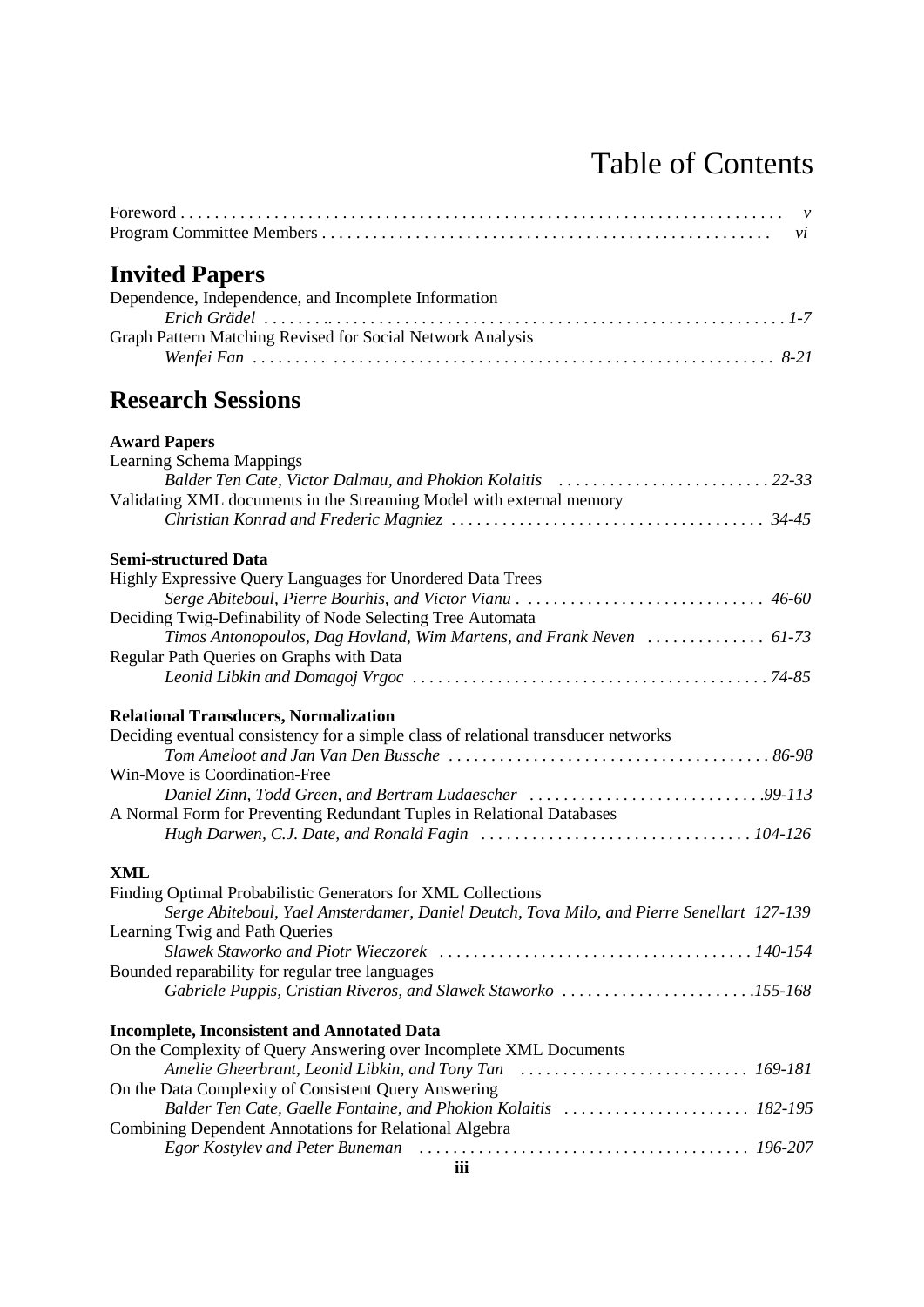## **Data Exchange and Views**

| Representation systems for data exchange                                     |
|------------------------------------------------------------------------------|
|                                                                              |
| Computing Universal Models Under Linear Tgds                                 |
|                                                                              |
| <b>Dynamic Definability</b>                                                  |
|                                                                              |
| <b>Query Optimization</b>                                                    |
| On the Tractability of Query Compilation and Bounded Treewidth               |
|                                                                              |
| Equivalence and Minimization of Conjunctive Queries under Combined Semantics |
|                                                                              |
| Parallel Skyline Queries                                                     |
| Foto N. Afrati, Paraschos Koutris, Dan Suciu and Jeffrey D. Ullman  274-284  |
| <b>Data Summarization</b>                                                    |
| Factorised Representations of Query Results: Size Bounds and Readability     |
|                                                                              |
| Differentially Private Summaries for Sparse Data                             |
| Graham Cormode, Magda Procopiuc, Divesh Srivastava, and Thanh Tran  299-311  |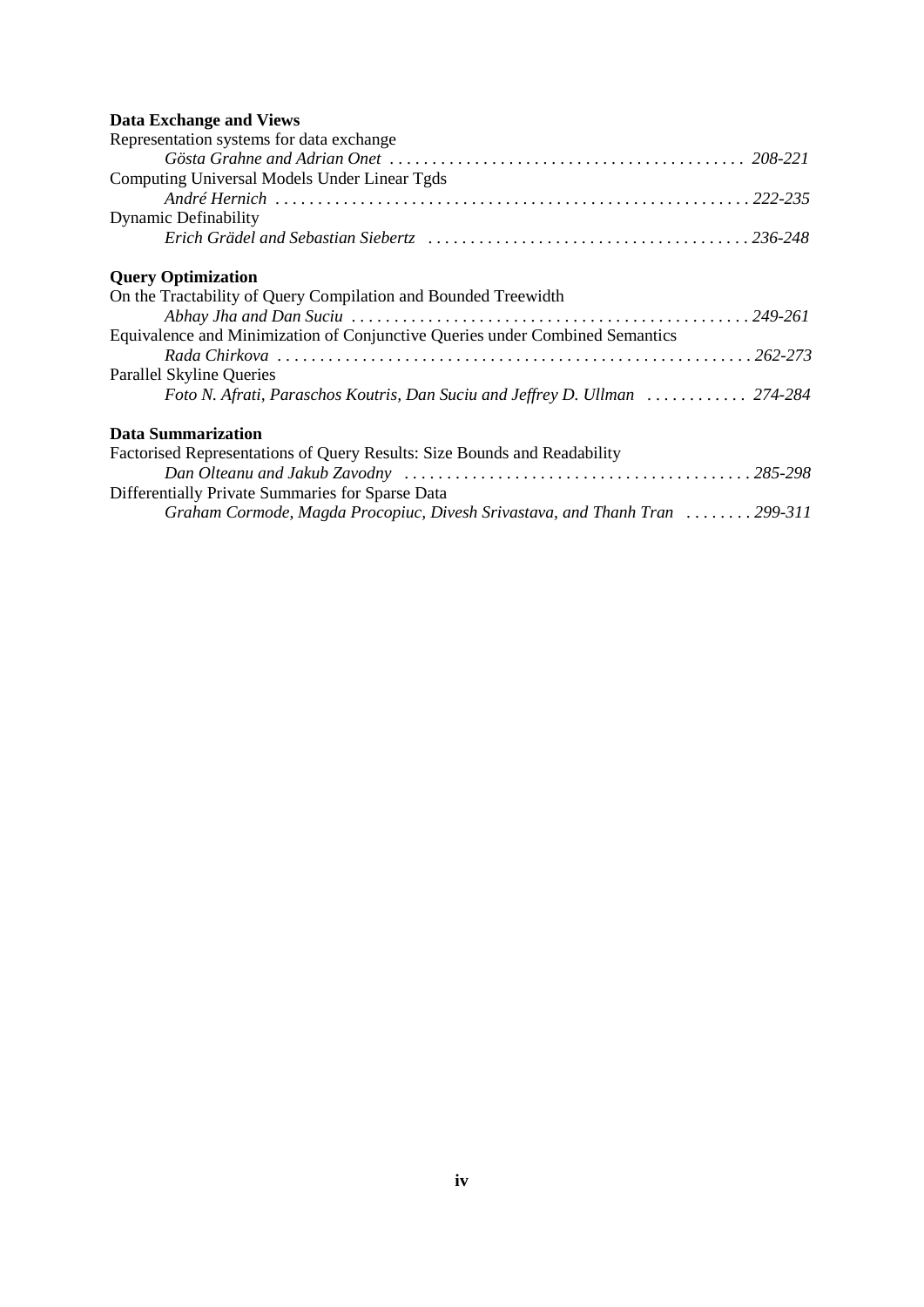## **Foreword**

The papers in this volume were presented at the 15th International Conference on Database Theory (ICDT'12), held in Berlin, Germany, March 26-28, 2012. Starting in 2009, ICDT was held jointly with the EDBT (Extending Database Technology) conference. EDBT took place on March 27-29, 2012. The joint conference also included a series of affiliated workshops, held on March 30, 2012.

In response to the Call for Papers, 60 submissions were received by the submission deadline of July 29, 2011. All were submitted electronically through the EasyChair conference management tool. EasyChair was also used for the virtual Program Committee meeting, whose deliberations where held exclusively electronically. The Program Committee selected 22 papers for presentation. Among them, the Program Committee selected the paper "Learning Schema Mappings", by Balder Ten Cate, Victor Dalmau and Phokion Kolaitis for the ICDT Best Paper Award, and the paper "Validating XML documents in the Streaming Model with External Memory", by Christian Konrad and Frederic Magniez, for the ICDT Best Newcomer Paper Award.

In addition, there were four ICDT/EDBT keynote speakers: Michael Carey (UC Irvine), Wenfei Fan (University of Edinburgh), Erich Graedel (RWTH Aachen University) and Alon Halevy (Google).

**Editor**

Alin Deutsch, *University of California, San Diego, USA*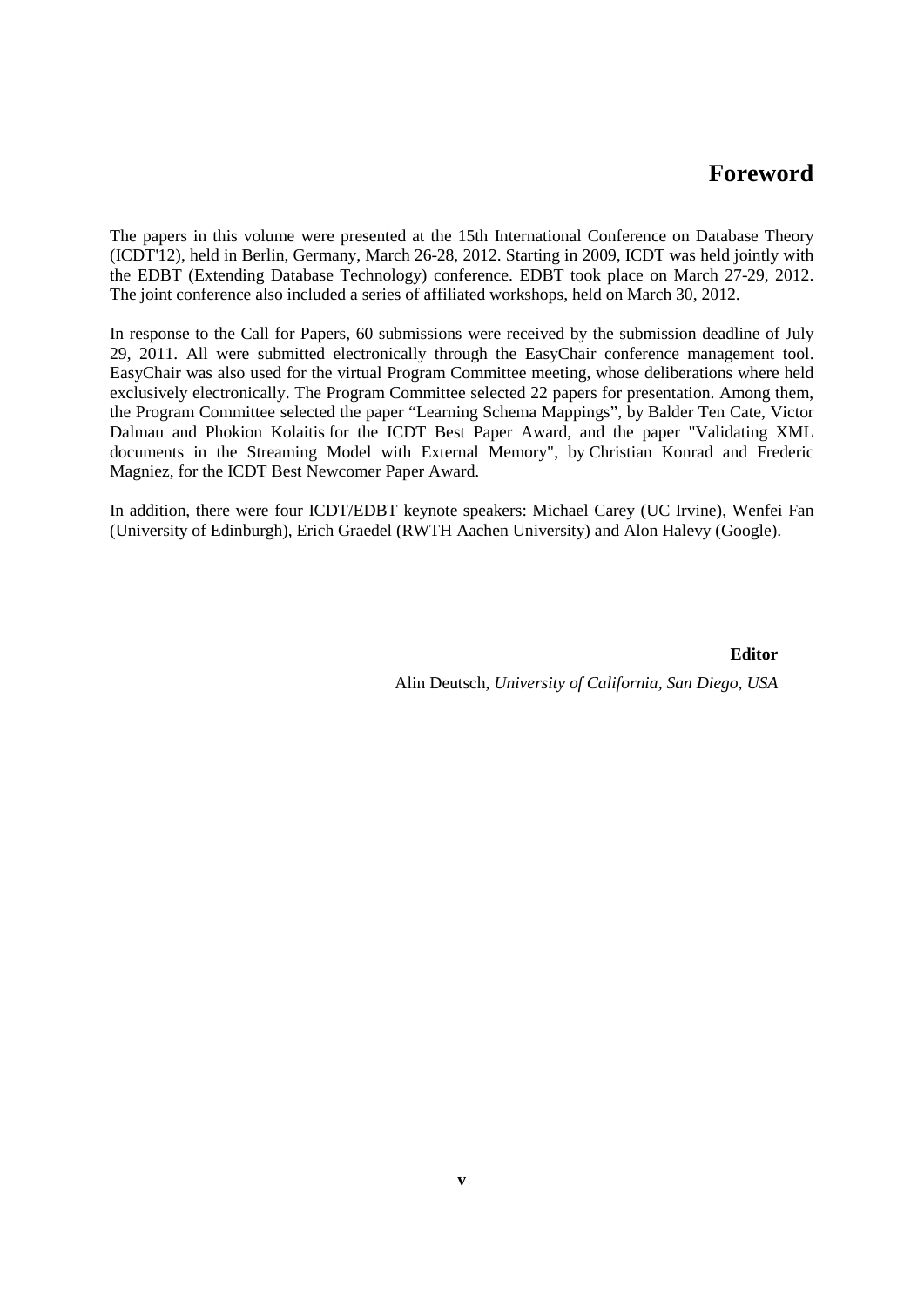# Program Committee Members

# **Research**

#### **Reviewers**

| Serge Abiteboul      | Marcelo Arenas       | Michael Benedikt    |
|----------------------|----------------------|---------------------|
| <b>Bogdan Cautis</b> | Edith Cohen          | Rada Chirkova       |
| Claire David         | Daniel Deutch        | Alin Deutsch        |
| Ronald Fagin         | <b>Floris Geerts</b> | Gosta Grahne        |
| <b>Richard Hull</b>  | Daniel Kifer         | Maurizio Lenzerini  |
| <b>Wim Martens</b>   | <b>Maarten Marx</b>  | Tova Milo           |
| Anca Muscholl        | Dan Suciu            | Jan Van den Bussche |

## **External Reviewers**

| Yael Amsterdamer      | Pablo Barceló     | Leopoldo Bertossi  |
|-----------------------|-------------------|--------------------|
| Abhishek Bhowmick     | Johanna Björklund | Pierre Bourhis     |
| Diego Calvanese       | Anindya De        | Alan Fakete        |
| Gaelle Fontaine       | Achille Fokoue    | Olivier Gauwin     |
| Shiva Kasiviswanathan | Benny Kimelfeld   | Paraschos Koutris  |
| Slawomir Lasota       | Katrina Ligett    | Johann Makowsky    |
| Silviu Maniu          | Alexandra Meliou  | Filip Murlak       |
| <b>Frank Neven</b>    | Kobbi Nissim      | <b>Adrian Onet</b> |
| Jorge Pérez           | Juan Reutter      | Riccardo Rosati    |
| Cristina Sirangelo    | Alex Thomo        | David Toman        |
| Yannis Velegrakis     | Victor Vianu      | Jef Wijsen         |
| Yuging Wu             | Thomas Zeume      |                    |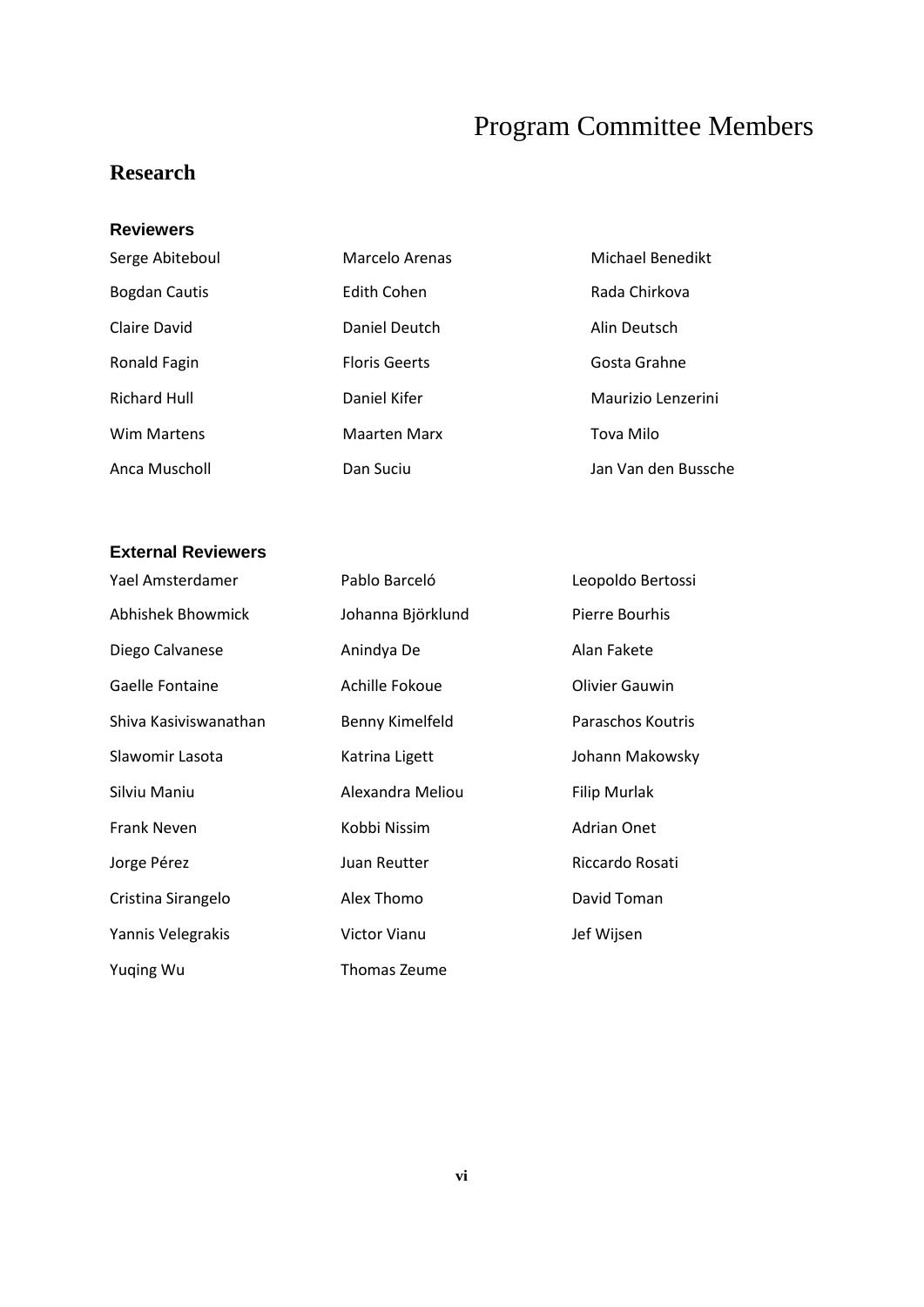# **Dependence, Independence, and Incomplete Information**

Erich Grädel Mathematische Grundlagen der Informatik, RWTH Aachen University graedel@logic.rwth-aachen.de

Jouko Väänänen Department of Mathematics and Statistics, University of Helsinki and ILLC, University of Amsterdam jouko.vaananen@helsinki.fi

#### ABSTRACT

Dependence logic, introduced by Väänänen, is the extension of first-order logic by atomic statements about (functional) dependencies of variables. An important feature of this logic is a model-theoretic semantics that, contrary to Tarski semantics, is not based on single assignments (mapping variables to elements of a structure) but on sets of assignments. Sets of assignments are called teams and the semantics is called team semantics.

By focussing on independence rather than depencence, we have proposed a new logic, called independence logic, based on atomic formulae  $\bar{x} \perp_{\bar{z}} \bar{y}$  which intuitively say that the variables  $\bar{x}$  are independent from the variables  $\bar{y}$  whenever the variables  $\overline{z}$  are kept constant. We show that  $\overline{x} \perp_{\overline{z}} \overline{y}$ gives rise to a natural logic capable of formalizing basic intuitions about independence and dependence. We contrast this with dependence logic and show that independence logic has strictly more expressive power. Further, we will discuss game-theoretic semantics, expressive power, and complexity of dependence and independence logic.

#### 1. INTRODUCTION

Statements about dependence or independence, such as "x depends on  $y$ " or "the variables x and y are independent" are of a substantially different nature than, say, statements about arithmetical properties auch as " $x$  divides  $y$ ". To make sense of the latter we fix a structure  $\mathfrak A$  in which the notion of divisibility has a well-defined meaning, and an assignment s mapping  $x$  and  $y$  to values in  $\mathfrak{A}$ , and we can then determine whether or not "x divides  $y$ " is true in  $\mathfrak A$  for the assignment s, i.e., whether  $\mathfrak{A} \models_s "x \; divides \; y".$  Dependence and independence are concepts of a different kind. They do not manifest themselves in the presence of a single assignment but only for larger amount of data, given by a set of assignments or, equivalently, by a table or a relation in a database. Accordingly, model-theoretic semantics (also known as compositial semantics as opposed to game-theoretic semantics), for logics of dependence or independence refer to structures

*ICDT 2012*, March 26–30, 2012, Berlin, Germany.

Copyright 2012 ACM 978-1-4503-0791-8/12/03 ...\$10.00

together with a set of assigments and thus differ substantially from the classical Tarski semantics of first-order logic, second-order logic and similar formalisms.

Logics of dependence and independence (often called logics of imperfect information) go back to the work of Henkin [10], Enderton [5], Walkoe [17], Blass and Gurevich [3], and others on partially order (or Henkin-) quantifiers, whose semantics can be naturally described in terms of games of imperfect information. A next step in this direction were the independence-friendly (IF) logics by Hintikka and Sandu [11] that incorporate explicit dependencies of quantifiers on each other. Again the semantics is usually given in gametheoretic terms. It had repeatedly be claimed that a compositional semantics, defined by induction on the construction of formulae, could not be given for IF-logic. However, this claim had never been made precise, let alone proved. In fact the claim was later refuted by Hodges [12] who presented a compositional semantics for IF-logic in terms of what he called trumps, which are sets of assignments to a fixed finite set of variables. The question of why logics of imperfect information need semantics based on sets of assignments is further discussed by Hodges in [13].

In 2007, Väänänen [16] proposed a new approach. Rather than stating dependencies or independencies as annotations of quantifiers, he proposed to consider dependence as an atomic formula, denoted  $=(x_1, \ldots, x_m, y)$ , saying that the variable  $y$  is functionally dependent on (i.e. completely determined by) the variables  $x_1, \ldots, x_m$ . Dependence logic is first-order logic together with such dependency atoms. As in Hodges' approach the semantics is compositionally defined in terms of sets of assignments, called teams.

Väänänen's approach has many advantages compared to the previous ones. It made the logical resoning about dependence mathematically much more transparent and led to a deeper understanding of the logical aspect of dependence and the expressive power of IF-logic and dependence logic.

Recent work by several authors has revealed that dependence is just one among many different properties that give rise to interesting logics based on team semantics. In [9] we have discussed the notion of independence (which is a much more delicate but also more powerful notion than dependence) and introduced independence logic. Galliani [7] and Engström [6] have studied several logics with team properties based on notions originating in database dependency theory.

We here give a survey, without proofs, on our work in [9] and [8] about logics of dependence and independence, and discuss also related results by Galliani [7] and by Kontinen

Permission to make digital or hard copies of all or part of this work for personal or classroom use is granted without fee provided that copies are not made or distributed for profit or commercial advantage and that copies bear this notice and the full citation on the first page. To copy otherwise, to republish, to post on servers or to redistribute to lists, requires prior specific permission and/or a fee.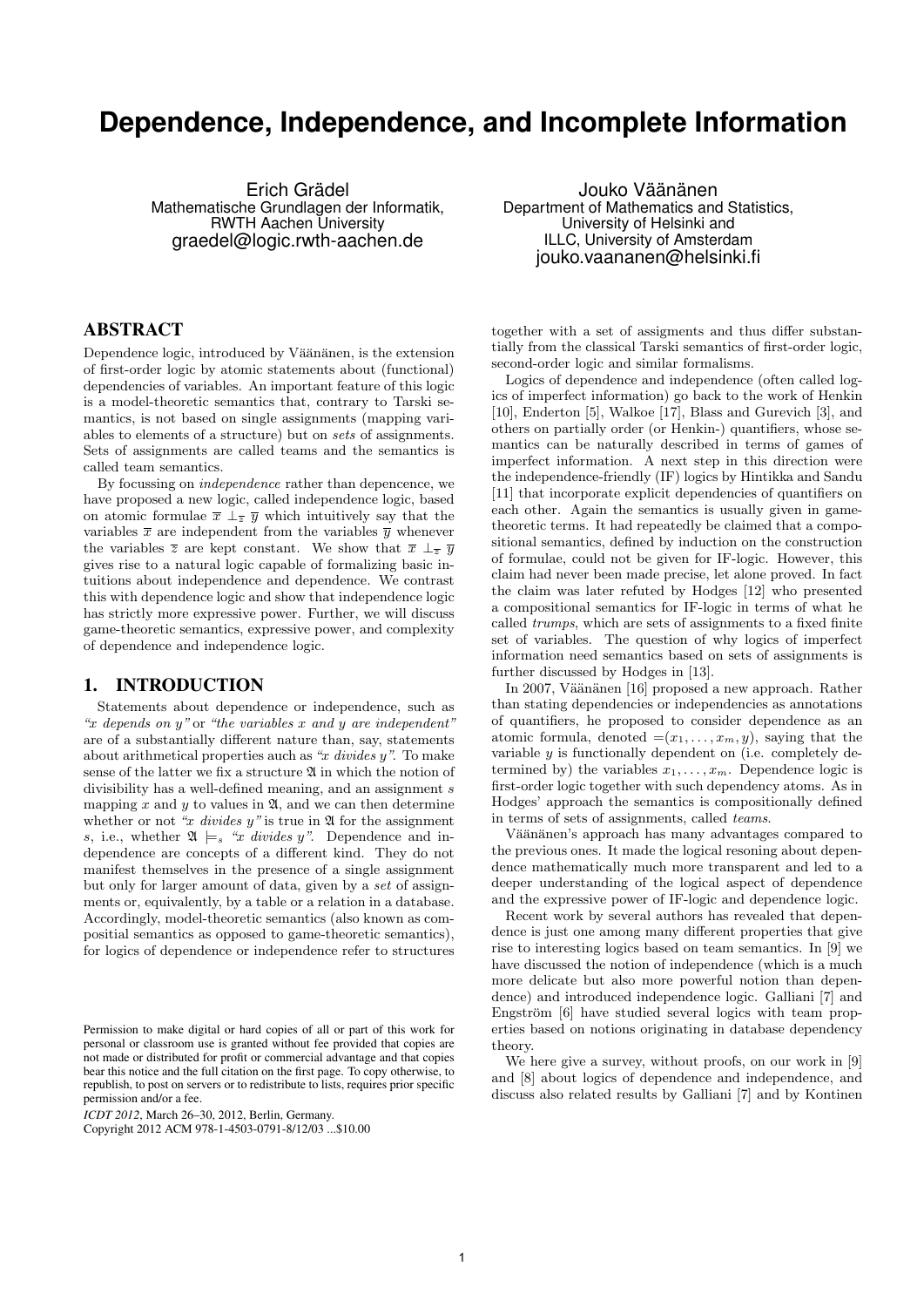and Väänänen  $[14, 15]$ . We want to show that the intuitive notions of dependence and independence can be treated as atomic statements in suitable logics (just like their cousin, identity). In this way, dependence and independence become logical notions with suitable axiomatizations, and they give rise to an emerging new logical theory.

### 2. DEPENDENCE AND INDEPENDENCE AS ATOMIC FORMULAE

The strongest form of dependence is functional dependence. This is the kind of dependence in which some given variables completely determine certain other variables, as surely as x and y determine  $x + y$  and  $x \cdot y$  in elementary arithmetic. The idea is that weaker forms of dependence can be understood in terms of the strongest. Following [16], functional dependence of y on  $\bar{x}$  is denoted by the symbol  $=(\overline{x}, y)$ . By adopting the shorthand  $=(\overline{x}, \overline{y})$  for  $=(\overline{x}, y_1) \wedge \ldots \wedge = (\overline{x}, y_n)$  we get more general dependence atoms. Although there are many different intuitive meanings for  $=(\overline{x}, \overline{y})$ , such as " $\overline{x}$  totally determines  $\overline{y}$ " or " $\overline{y}$  is a function of  $\bar{x}$ ", the best way to understand the concept is to give it semantics. Let  $\mathfrak A$  be a structure with universe A and let  $V$  be a set of variables. A team X with domain  $V$  and values in  $\mathfrak A$  is a set of assignments  $s: \mathcal V \to A$ .

DEFINITION 2.1. A team  $X$  satisfies the dependency atom  $=(\overline{x}, \overline{y})$ , in symbols  $\mathfrak{A} \models_X = (\overline{x}, \overline{y})$ , if

$$
\forall s, s' \in X(s(\overline{x}) = s'(\overline{x}) \to s(\overline{y}) = s'(\overline{y})). \tag{1}
$$

Condition (1) is a universal statement. As a consequence it is closed downward, that is, if a team satisfies it, every subteam does. Further, every dependency atom is, for trivial reasons, satisfied by the empty team and by every singleton team  $\{s\}.$ 

A long time ago, functional dependence has been studied in database theory and some basic properties, called Armstrong's Axioms have been isolated [2]. These axioms state the following properties of  $=({\overline x},{\overline y})$ :

- (1)  $=(\overline{x}, \overline{x})$ . Anything is functionally dependent of itself.
- (2) If  $=(\overline{x}, \overline{y})$  and  $\overline{x} \subseteq \overline{z}$ , then  $=(\overline{z}, \overline{y})$ . Functional dependence is preserved by increasing input data.
- (3) If  $=(\overline{x}, \overline{y})$ ,  $\overline{z}$  is a permutation of  $\overline{x}$ , and  $\overline{u}$  is a permutation of  $\overline{y}$ , then  $=(\overline{z}, \overline{u})$ . Functional dependence does not look at the order of the variables.
- (4) If  $=(\overline{x}, \overline{y})$  and  $=(\overline{y}, \overline{z})$ , then  $=(\overline{x}, \overline{z})$ . Functional dependences can be transitively composed.

These rules completely describe the behaviour of  $=(\overline{x}, \overline{y})$ in the following sense: If  $T$  is a finite set of dependence atoms of the form  $= (\overline{x}, \overline{y})$  for various  $\overline{x}$  and  $\overline{y}$ , then  $= (\overline{x}, \overline{y})$ follows from T according to the above rules if and only if every team that satisfies T also satisfies  $= (\overline{x}, \overline{y})$ .

We shall now give the concept of independence a similar treatment. Independence is a much more subtle notion than dependence and is not just the absence of dependence. We start from the intuition that two variables  $x$  and  $y$  are independent if learning more about one does not convey any information whatsoever about the other. We thus oberve a

kind of total lack of connection between them. More precisely, suppose we know a team  $X$  and we know that  $s$  is an assignment in  $X$ , but we have no further information about the values of  $s$ . Thus, for every variable  $z$  in the domain of X we just know that  $s(z) \in \{s'(z) : s' \in X\}$ . Now, independence of  $x$  and  $y$  in  $X$  means that learning the value  $s(x)$  does not provide any additional information about the potential values of  $s(y)$ .

A different, but equivalent way to say this is that that values for  $(x, y)$  appear in all conceivable combinations: if values  $(a, b)$  and  $(a', b')$  occur for  $(x, y)$ , then so do  $(a, b')$ and  $(a', b)$ .

We discuss some classical scenarios where independence plays a role. Suppose balls of different sizes and masses are dropped from the Leaning Tower of Pisa in order to observe how size and mass influence the time of descent. In setting up such an experiment, one may want to make sure the following:

#### The size of the ball is independent of the mass of the ball.

To satisfy this requirement one would vary the sizes and the masses freely so that if one mass is chosen for one size it would also have to occur for all the other sizes, and if one size is chosen for one mass it also appears with all other masses. This would eliminate any dependence between size and mass and the test would genuinely tell us something about the time of descent itself. We would then say that the size and the mass were made independent of each other in the strongest sense of the word.

Suppose we have data about tossing two coins and we want to state:

Whether one coin comes heads up is independent of whether the other coin comes heads up.

To be convinced, we would look at the data and point out that all four possibilities occur. Of course, probability theory has its own concept of independence which however is in harmony with ours, only we do not pay attention to how many times a certain pattern occurs. In probability theory, roughly speaking, two random variables are independent if observing the other does not affect the (conditional) probability of the other. We could say the same without paying attention to probabilities as follows: two variables are independent if observing one does not restrict in any way what the value of the other is.

We next look at two examples of a seemingly different nature. When Galileo dropped balls of the same size from the Leaning Tower of Pisa he was able to observe:

The time of descent of an object is independent of its mass.

Einstein stated in his theory of special relativity:

The speed of light is independent of the observer's state of motion.

These are famous examples of independence where one of the variables is constant. The intuition that independence means that values appear in all conceivable combinations, or that learning a value of one does not tell us anything about the other, is satisfied here as well (although in a somewhat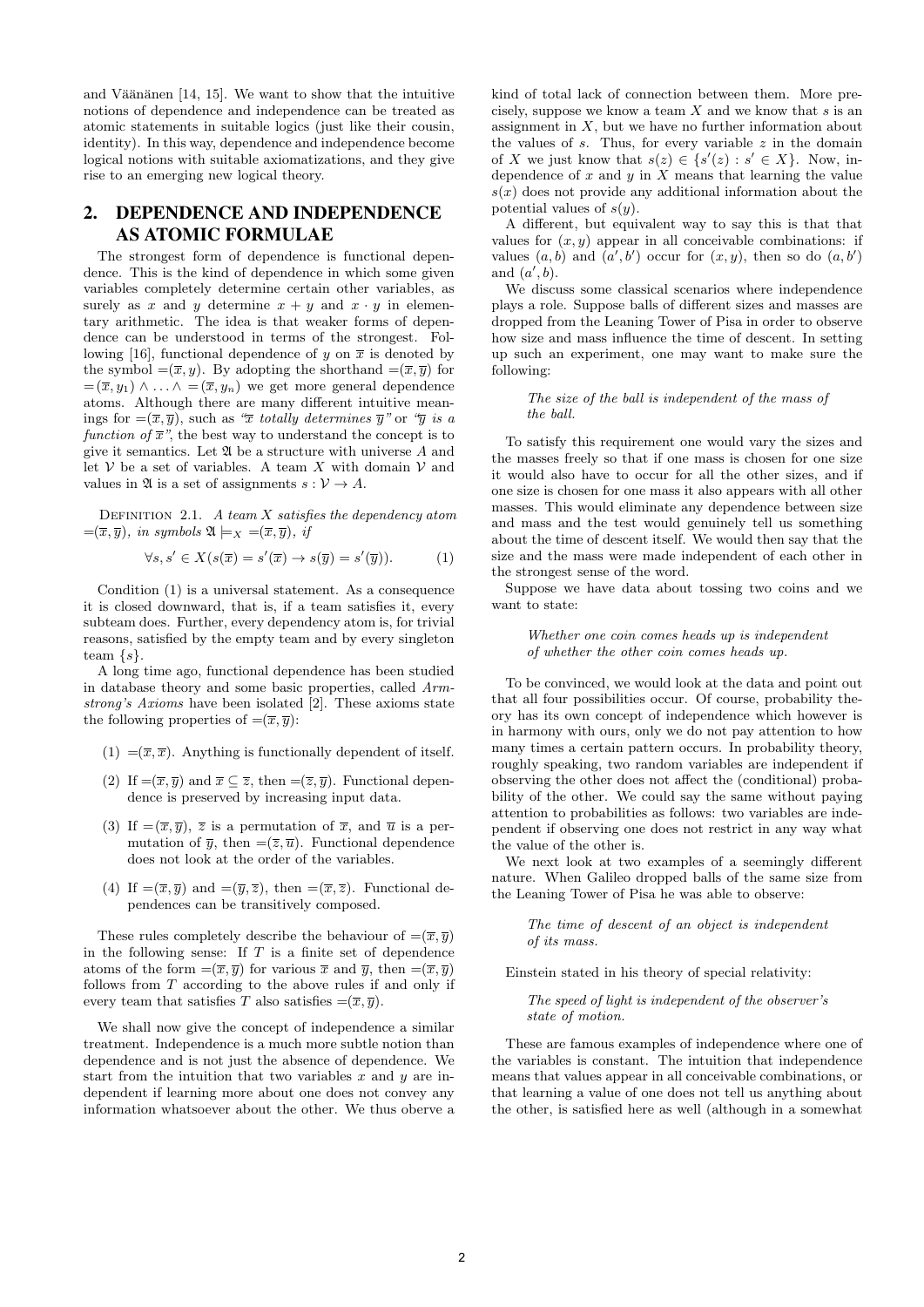trivial way). So we should accept that one form of total independence is when one of the variables is a constant. Another feature of this strong form of independence is symmetry. There are weaker forms of independence where symmetry is not present.

Let us now introduce the semantics of the independence atom  $\overline{x} \bot \overline{y}$ :

DEFINITION 2.2. A team  $X$  satisfies the atomic formula  $\overline{x} \bot \overline{y}$  if

$$
\forall s, s' \in X \exists s'' \in X(s''(\overline{x}) = s(\overline{x}) \land s''(\overline{y}) = s'(\overline{y})). \tag{2}
$$

We immediately observe that a constant variable is independent of every other variable, including itself. We can also immediately observe the symmetry of independence, because the criterion (2) is symmetrical. Independence can be axiomatized in a similar way as dependence, using the following axioms.

- (1) If  $\overline{x} \bot \overline{y}$ , then  $\overline{y} \bot \overline{x}$  (Symmetry Rule).
- (2) If  $\overline{x} \bot \overline{y}$ , and  $\overline{z} \subseteq \overline{x}$ , then  $\overline{z} \bot \overline{y}$ .
- (3) If  $\overline{x} \perp \overline{y}$ ,  $\overline{z}$  is a permutation of  $\overline{x}$ , and  $\overline{u}$  is a permutation of  $\overline{y}$ , then  $\overline{z} \bot \overline{u}$ .
- (4) If  $\overline{x} \bot \overline{y}$  and  $\overline{x} \overline{y} \bot \overline{z}$ , then  $\overline{x} \bot \overline{y} \overline{z}$ .

The independence atom  $\overline{x} \perp \overline{y}$  actually is a special case of the more general notion

 $\overline{x} \perp_{\overline{z}} \overline{y}$ 

the intuitive meaning of which is that the variables  $\overline{y}$  are totally independent of the variables  $\bar{x}$  when the variables  $\bar{z}$ are kept fixed.

Suppose objects of different forms (balls, pins, etc), different sizes and different masses are dropped from the Leaning Tower of Pisa in order to observe how the form, size and mass influence the time of descent. One may want to make sure that in this test:

For any fixed form, the size of the object is independent of the mass of the object.

To make sure of this, one would vary for each form separately the sizes and the masses freely so that if one mass is chosen in that form for one size it would be also be chosen in that form for all the other sizes, and so on. We would then say that the size and the mass were made independent of each other, given the form, in the strongest sense of the word.

We now give mathematical content to  $\bar{x} \perp_{\bar{z}} \bar{y}$ :

DEFINITION 2.3. A team  $X$  satisfies the atomic formula  $\overline{x} \perp_{\overline{z}} \overline{y}$  if for all  $s, s' \in X$  such that  $s(\overline{z}) = s'(\overline{z})$  there exists  $s'' \in X$  such that  $s''(\overline{z}) = s(\overline{z}), s''(\overline{x}) = s(\overline{x}),$  and  $s''(\overline{y}) = s'(\overline{y}).$ 

LEMMA 2.4.  $(1) = (\overline{x}, \overline{y})$  logically implies  $\overline{y} \perp_{\overline{x}} \overline{z}$ .

(2) 
$$
\overline{y} \perp_{\overline{x}} \overline{z}
$$
 logically implies  $= (\overline{x}, \overline{y} \cap \overline{z}).$ 

 $(3) = (\overline{x}, \overline{y}) \leftrightarrow \overline{y} \perp_{\overline{x}} \overline{y}$ 

So dependence is a special case of independence, when independence is defined in the more general form. This has the pleasant consequence that when we define independence *logic* I by adding the atomic formulas  $\bar{x} \perp_{\bar{z}} \bar{y}$  to first order logic, we automatically include all of dependence logic.

We get the following reformulation of (3):

COROLLARY 2.5.  $\overline{y} \perp_{\overline{x}} \overline{y} \Rightarrow \overline{y} \perp_{\overline{x}} \overline{z}$  (Constancy Rule)

As above, we collect some axioms for  $\overline{x} \perp_{\overline{z}} \overline{y}$ :

- (1)  $\bar{x} \perp_{\bar{x}} \bar{y}$  (Reflexivity Rule)
- (2)  $\overline{z} \perp_{\overline{x}} \overline{y} \Rightarrow \overline{y} \perp_{\overline{x}} \overline{z}$  (Symmetry Rule)
- (3)  $\vec{q}y' \perp_{\vec{x}} \vec{z}z' \Rightarrow \vec{q} \perp_{\vec{x}} \vec{z}$ . (Weakening Rule)
- (4) If  $\vec{z}$  is a permutation of  $\vec{z}$ ,  $\vec{x'}$  is a permutation of  $\vec{x}$ ,  $\vec{y'}$  is a permutation of  $\overline{y}$ , then  $\overline{y} \perp_{\overline{x}} \overline{z} \Rightarrow \vec{y'} \perp_{\vec{x'}} \vec{z'}$ . (Permutation Rule)
- (5)  $\overline{z} \perp_{\overline{x}} \overline{y} \Rightarrow \overline{yx} \perp_{\overline{x}} \overline{zx}$  (Fixed Parameter Rule)
- (6)  $\bar{x} \perp_{\bar{z}} \bar{y} \wedge \bar{u} \perp_{\bar{z}\bar{x}} \bar{y} \Rightarrow \bar{u} \perp_{\bar{z}} \bar{y}$ . (First Transitivity Rule)
- (7)  $\overline{y} \perp_{\overline{z}} \overline{y} \wedge \overline{zx} \perp_{\overline{y}} \overline{u} \Rightarrow \overline{x} \perp_{\overline{z}} \overline{u}$  (Second Transitivity Rule)

Note that the Second Transitivity Rule gives by letting  $\overline{u} = \overline{x}$ :

$$
\overline{y} \perp_{\overline{z}} \overline{y} \wedge \overline{x} \perp_{\overline{y}} \overline{x} \Rightarrow \overline{x} \perp_{\overline{z}} \overline{x},
$$

which is the transitivity axiom of functional dependence. In fact Armstrong's Axioms are all derivable from the above rules.

There are of course many other atomic properties of teams that can be understood as dependency properties. Database dependency theory (see e.g. [1]) is one source of such properties. In fact, the independence atom discussed above is very closely related to the notion of multivalued dependency (see [6]). Also multivalued dependency can be used as an atom on teams, but one should take care to make the variables explicit, to make sure that the atom only depends on the variables actually appearing in it. Of specific interest are further properties known from dependency theory such as inclusion, exclusion, equiextension, etc.

DEFINITION 2.6.

- (1) A team X satisfies an inclusion atom  $\overline{x} \subset \overline{y}$  if for all  $s \in X$  there is an  $s' \in X$  with  $s(\overline{x}) = s'(\overline{y})$ .
- (2) A team X satisfies an exclusion atom  $\bar{x}$  |  $\bar{y}$  if for all  $s, s' \in X, s(\overline{x}) \neq s'(\overline{y}).$
- (3) A team X satisfies an equiextension atom  $\overline{x} \bowtie \overline{y}$  if  $\{s(\overline{x}) : s \in X\} = \{s(\overline{y}) : s \in X\}.$

Results from dependency theory show that for these kinds of atoms and for combinations thereof, axiomatizations can been given.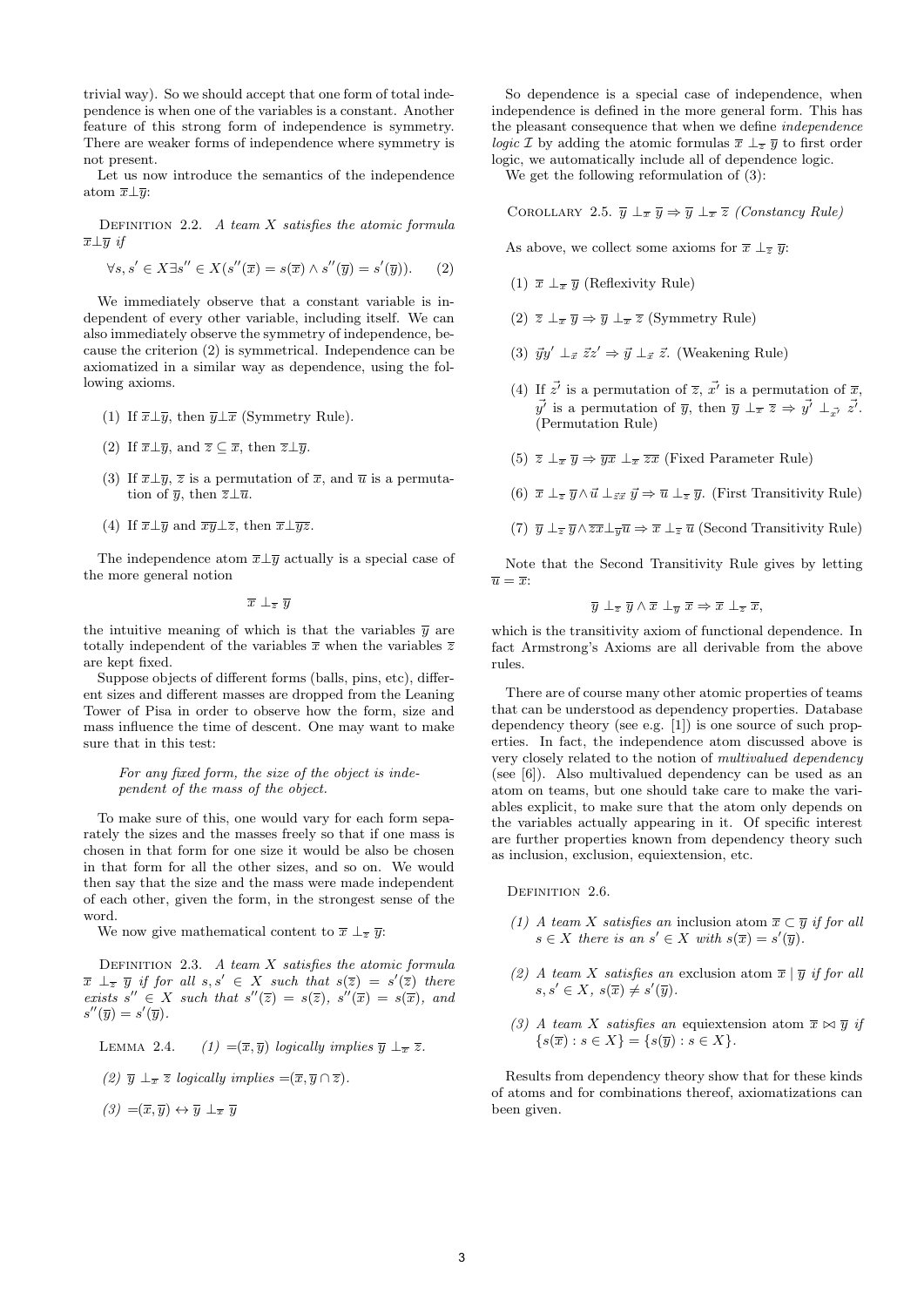### 3. LOGICS OF DEPENDENCE AND INDEPENDENCE

The atomic formulae stating dependence or independece properties can be combined with the common logical operators, such as connectives and quantifiers to obtain fullfledged logics for reasoning about dependence and independence. One aspect that makes these logics interesting and different from common logical systems such as first-order logic, modal logic, or second-order logic, is the requirement to evalute formulae against a set of assignments rather than a single assignment. We now explain this semantics, called team semantics.

In the sequel  $L$  is any logic, whose syntax extends firstorder logic by atomic formulae on teams (such as dependence, independence, inclusion, exclusion or a combination thereof). We only admit atoms that are local in the sense that only the values assigned to variables that occur free in a formula are relevant for the truth of that formula. More formally, for every atom  $\varphi$ , every stucture  $\mathfrak A$  and every team X we require that

$$
\mathfrak{A}\models_X \varphi \iff \mathfrak{A}\models_{X\restriction {\bf free}(\varphi)} \varphi.
$$

Negation is, for good reasons (see the last section of this paper), used only in front of atomic formulae, i.e. formulae are always in negation normal form.

Let  $\mathfrak A$  be a structure with universe  $A$ . An assignment (into  $\mathfrak{A}$ ) is a map  $s: \mathcal{V} \to A$  whose domain  $\mathcal{V}$  is a set of variables. Given such an assignment  $s$ , a variable  $y$ , and an element  $a \in A$  we write  $s[y \mapsto a]$  for the assignment with domain  $V \cup \{y\}$  that updates s by mapping y to a.

A team is a set of assignments with the same domain. For a team X, a variable y, and a function  $F: X \to \mathcal{P}(A)$ , we write  $X[y \mapsto F]$  for the set of all assignments  $s[y \mapsto a]$  with  $a \in F(s)$ . Further we write  $X[y \mapsto A]$  for the set of all assignments  $s[y \mapsto a]$  with  $a \in A$ .

Team semantics for L defines whether a formula  $\psi \in L$ is satisfied by a team X in a structure  $\mathfrak{A}$ , written  $\mathfrak{A} \models_X \psi$ . We always require that the domain of  $X$  contains all free variables of  $\psi$ .

We have already explained the semantics of the atomic formulae describing dependence, independence, and other basic properties of teams. Notice that all of these are trivially satisfied by the empty team. By definition, negated atoms of this kind are satisfied precisely by empty team. For instance,  $\mathfrak{A} \models_X \neg=(x_1,\ldots,x_m,y)$  if, and only if  $X=\emptyset$ . The further semantic rules are the following.

- (1) If  $\psi$  is an atom  $x = y$  or  $Rx_1 \dots x_m$  or the negation of such an atom, then  $\mathfrak{A} \models_X \psi$  if, and only if,  $\mathfrak{A} \models_s \psi$ (in the sense of Tarski semantics) for all  $s \in X$ .
- (2)  $\mathfrak{A} \models_X (\varphi \wedge \vartheta)$  if, and only if,  $\mathfrak{A} \models_X \varphi$  and  $\mathfrak{A} \models_X \vartheta$ .
- (3)  $\mathfrak{A} \models_X (\varphi \lor \vartheta)$  if, and only if, there exist teams  $Y, Z$ with  $X = Y \cup Z$  such that  $\mathfrak{A} \models_Y \varphi$  and  $\mathfrak{A} \models_Z \vartheta$ .
- (4)  $\mathfrak{A} \models_X \forall y \varphi$  if, and only if,  $\mathfrak{A} \models_X [y \mapsto A] \varphi$ .
- (5)  $\mathfrak{A} \models_X \exists y \varphi$  if, and only if, there is a map  $F : X \rightarrow$  $(\mathcal{P}(A) \setminus \emptyset)$  such that  $\mathfrak{A} \models_{X[y \mapsto F]} \varphi$ .

Notice that a disjunction is true in a team if that team can be split into subteams that satisfy the disjuncts. As a consequence  $\varphi \vee \varphi$  is, in general, not equivalent to  $\varphi$ .

Clause (5) giving semantics to existential quantifiers might seem surprising at first sight since it permits the choice of an arbitrary non-finite set of witnesses for an existentially quantified variable rather than a single witness (for each  $s \in X$ ). What we use here has been called *lax semantics* in [7], as opposed to the more common strict semantics. For disjunctions (clause (3)) there is also a strict variant, requiring that the team  $X$  is split into *disjoint* subteams  $Y$  and Z. For first-order logic, and also for dependence logic the difference is immaterial since the two semantics are equivalent. However, this is no longer the case for stronger logics, in particular for independence logic. In these cases the lax semantics seems more appropriate since it preserves the locality principle that a formula should depend only on those variables that actually occur in it, whereas the strict semantics violates this principle. In game-theoretic terms the difference between strict and lax semantics corresponds to the difference between deterministic and nondeterministic strategies.

Notice that  $\mathfrak{A} \models_{\emptyset} \psi$  holds for all formulae  $\psi$ .

If our formulae are just first-order, without dependence or independence atoms of any kind, then team semantics reduces to Tarski semantics. Indeed, it is easy to see that a first-order formula is satisfied by a team if, and only if, it is satisfied (in the sense of Tarski) by all assignments in it:

$$
\mathfrak{A} \models_X \psi \iff \mathfrak{A} \models_{\{s\}} \psi \text{ for all } s \in X
$$

$$
\mathfrak{A} \models_s \psi \text{ for all } s \in X.
$$

This changes radically when the formulae make use of dependence or independence atoms.

#### 4. EXPRESSIVE POWER

Let us first consider dependence logic  $D$ , the extension of first-order logic by dependence atoms  $=(x_1, \ldots, x_m, y)$ . A first observation is that the semantics of dependence logic is downwards closed for teams.

PROPOSITION 4.1 (DOWNWARDS CLOSURE). For all  $\mathfrak{A}$ , all formulae  $\psi \in \mathcal{D}$  and all teams  $Y \subseteq X$ , we have

$$
\mathfrak{A}\models_X \psi \quad \Longrightarrow \quad \mathfrak{A}\models_Y \psi.
$$

We say that a structure  $\mathfrak{A}$  is a model of a *sentence*  $\psi \in \mathcal{D}$ if  $\mathfrak{A} \models_{\{0\}} \psi$ , i.e. if  $\psi$  is satisfied by the team that just contains the empty assignment. We thus can directly compare the expressive power of sentences of dependence logic with sentences of classical logics with Tarski semantics. It is not difficult to see that in this sense, dependence logic is equivalent to existential second-order logic  $\Sigma_1^1$  (see [16]) and thus, by Fagin's Theorem expresses precisely those properties of finite structures that are in NP.

PROPOSITION 4.2. For sentences,  $\mathcal{D} \equiv \Sigma_1^1$ .

For formulae of dependence logic with free variables, such a direct comparison is not possible since dependence formulae are evaluated on teams and classical formulae on single assignments. However, a team X, with domain  $\{x_1, \ldots, x_k\}$ and values in A, can of course be represented by a relation rel $(X) \subseteq A^k$ , defined by rel $(X) = \{(s(x_1), \ldots, s(x_k))\}$ :  $s \in X$ . A formula  $\psi$  with vocabulary  $\tau$  and free variables  $x_1, \ldots, x_k$  can then be translated into a  $\Sigma_1^1$ -sentence  $\psi^*$  of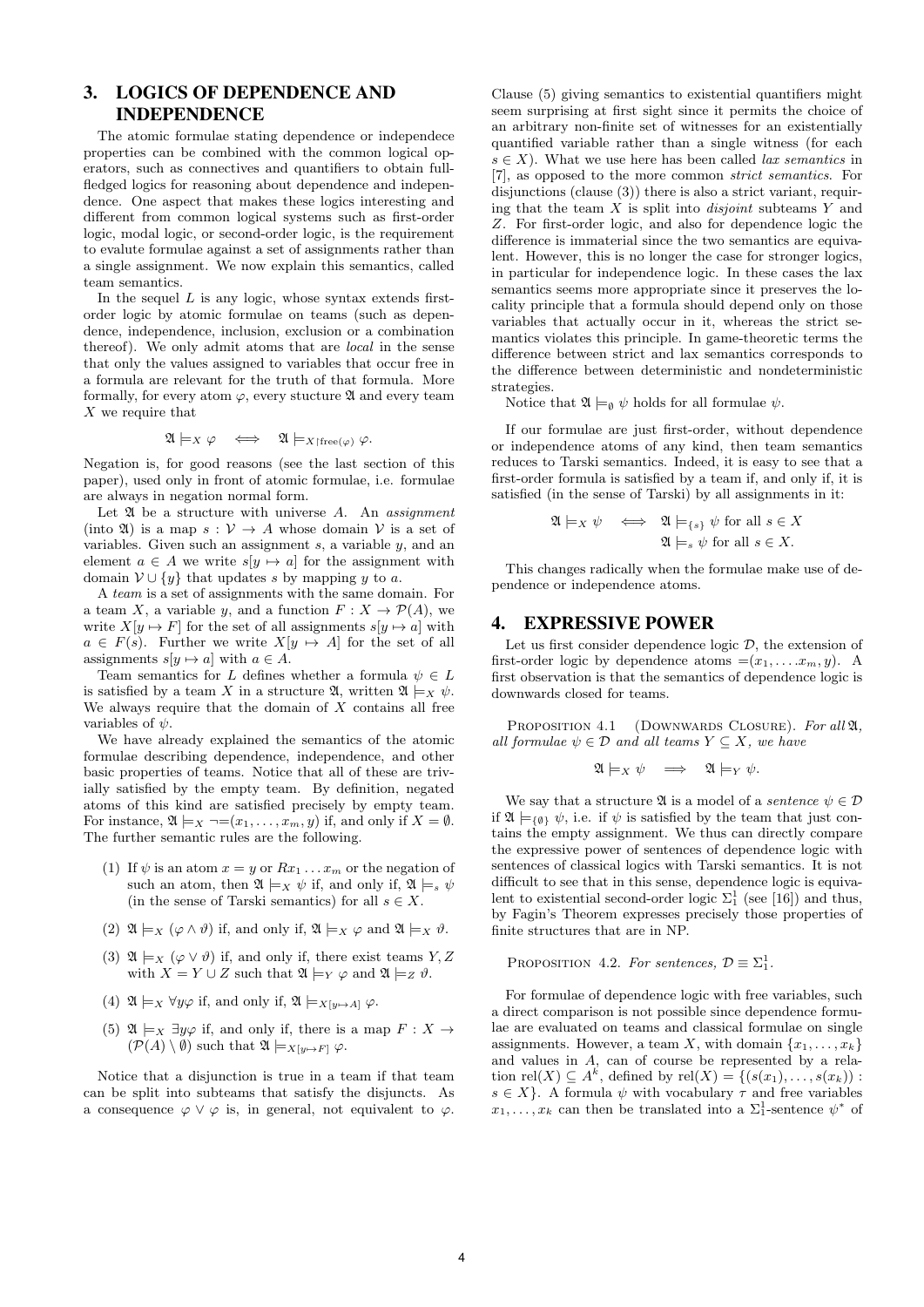vocabulary  $\tau \cup \{R\}$  such that, for every  $\tau$ -structure  $\mathfrak A$  and every team X

$$
\mathfrak{A}\models_X \psi \quad \Longleftrightarrow \quad (\mathfrak{A},\text{rel}(X))\models \psi^*.
$$

Thus, on finite structures dependence logic can only express properties of teams that are in NP. The converse is not true since all properties of teams expressible in dependence logic are downwards closed (which of course need not be the case for arbitrary NP-properties). It was shown by Kontinen and Väänänen [14] that one can nevertheless precisely characterize the power of dependence formulae in terms of  $\Sigma_1^1$ -definability.

THEOREM 4.3. The expressive power of dependence logic is equivalent to the power of existential second-order sentences which are downwards monotone in the team predicate. Syntactically this means that dependence formulae are equivalent (on non-empty teams) to  $\Sigma_1^1$ -sentences in which the predicate for the team appears only negatively.

An interesting special case of dependence atoms are those of form  $=(y)$ , expressing that  $s(y)$  is constant, i.e. y takes the same value in all assignments  $s \in X$ . The fragment of dependence logic that only uses dependency atoms of this form is called constancy logic (see [7]). For sentences, constancy logic reduces to first-order logic, but this is not true for open formulae. Indeed, even the formula  $=(x)$  cannot be equivalent to a first-order formula since its semantics does not reduce to Tarski semantics.

We next consider Independence Logic  $\mathcal{I}$ , the extension of first order logic by the new atomic formulas  $\overline{y} \perp_{\overline{x}} \overline{z}$  for all sequences  $\overline{x}, \overline{y}, \overline{z}$  of variables. On the level of sentences, independence logic is equivalent to  $\Sigma_1^1$ , and thus also equivalent to dependence logic. However, on the level of formulae, independence logic is strictly stronger than dependence logic. Indeed, any dependence atom  $=(\overline{x}, \overline{y})$  is equivalent to the independence atom  $\overline{y} \perp_{\overline{x}} \overline{y}$ , but independence logic is not downwards closed, so a converse translation is not possible. It had been posed as an open problem in [9] to characterize the NP-properties of teams that correspond to formulae of independence logic. Very recently, Galliani [7] solved this problem by showing that actually, all NP-properties of teams can be expressed in independence logic. To do so Galliani has studied the logics obtained by adding other atomic properties such as inclusion, exclusion, and equiextension to FO.

The expressive power of these logics can be summarized as follows.

- THEOREM 4.4. (1) First-order logic with inclusion atoms is incomparable to dependence logic and strictly contained in independence logic.
- (2) First-order logic with exclusion is equivalent to dependence logic
- (3) First-order logic with equiextension atoms is equally expressive as FO with inclusion atoms.
- (4) First-order logic with inclusion and exclusion has the same expressive power as independence logic. Moreover, both logics are equivalent to  $\Sigma^1_1$ .

## 5. MODEL-CHECKING GAMES AND **COMPLEXITY**

Let  $L$  be any extension of first-order logic (with team semantics) by a collection of atomic formulae on teams (such as dependence, independence, constancy, inclusion, exclusion, equiextension  $\dots$ ). We design model checking games for L. For every formula  $\psi(\overline{x}) \in L$  (which we always assume to be in negation normal form), every structure  $\mathfrak A$  and every team X with domain free( $\psi$ ) we define a game  $\mathcal{G}(\mathfrak{A}, X, \psi)$ as follows.

Let  $T(\psi)$  be the syntax tree of  $\psi$ ; its nodes are the *oc*currences of the subformulae of  $\psi$ , with edges leading from any formula to its immediate subformulae, i.e. from  $\varphi \vee \vartheta$ and  $\varphi \wedge \vartheta$  to both  $\varphi$  and  $\vartheta$  and from  $\exists y \varphi$  and  $\forall y \varphi$  to  $\varphi$ . The model-checking game  $\mathcal{G}(\mathfrak{A}, X, \psi)$  is obtained by taking an appropriate product of  $T(\psi)$  with assignments mapping variables to elements of A. The positions of the game are the pairs  $(\varphi, s)$  consisting of a node  $\varphi \in T(\psi)$  and an assignment  $s: \text{free}(\varphi) \to A$ . Verifier (Player 0) moves from positions associated with disjunctions and with formulae starting with an existential quantifier. From a position  $(\varphi \vee \vartheta, s)$ , she moves to either  $(\varphi, s')$  or  $(\vartheta, s'')$  where  $s', s''$  are the restrictions of s to the free variables of  $\varphi$  and  $\vartheta$ , respectively. From a position  $(\exists y \varphi, s)$ , Verifier can move to any position  $(\varphi, s[y \mapsto a])$ , where a is an arbitrary element of A. Dually, Falsifier (Player 1) makes corresponding moves for conjunctions and universal quantifications. If  $\varphi$  is a literal then the position  $(\varphi, s)$  is terminal and attributed to none of the players.

Notice that the game tree, the rules for moves, and the set of plays are the same as in model checking games for first-order logic (in the usual sense, with Tarski semantics). However, there are some important differences.

First, in model-checking games for classical logics, it is not necessary to work with the syntax tree. Instead one can take a more compact representation by a directed acyclic graph (dag) that identifies different occurrences of the same subformula. For logics with team semantics it is relevant that we actually take the syntax tree, i.e., that we distinguish between different occurrences of the same subformula. Indeed, for instance, a formula  $\varphi \vee \varphi$  is not equivalent to  $\varphi$ , and in its evaluation, different teams are typically attributed to the two occurrences of  $\varphi$  in  $\varphi \vee \varphi$ . A more relevant difference concerns the winning conditions and the associated strategies that we want to synthesize. The model checking games for logics with team semantics are not reachability games. In fact, winning or losing are not properties that can be attributed to terminal positions and, indeed, not even to single plays. Due to the underlying team semantics, and also due to the additional atomic formulae on teams, winning or losing is always a property of a strategy or of a set of plays, and not of a single play.

We can view a model-checking game as a structure of the form  $\mathcal{G}(\mathfrak{A}, X, \psi) = (V, V_0, V_1, T, E)$  where V is the set of positions,  $V_{\sigma}$  is the set of positions where Player  $\sigma$  moves,  $T$  is the set of terminal positions (associated to literals), and  $E$  is the set of moves. In general, a nondeterministic (positional) winning strategy for Player 0 is a subgraph  $S = (W, F) \subseteq (V, E)$  where W is the set of positions from which the strategy is winning (it need not be defined on other positions) and  $F \subseteq E \cap (W \times W)$  is the set of moves that are consistent with the strategy. Beyond the obvious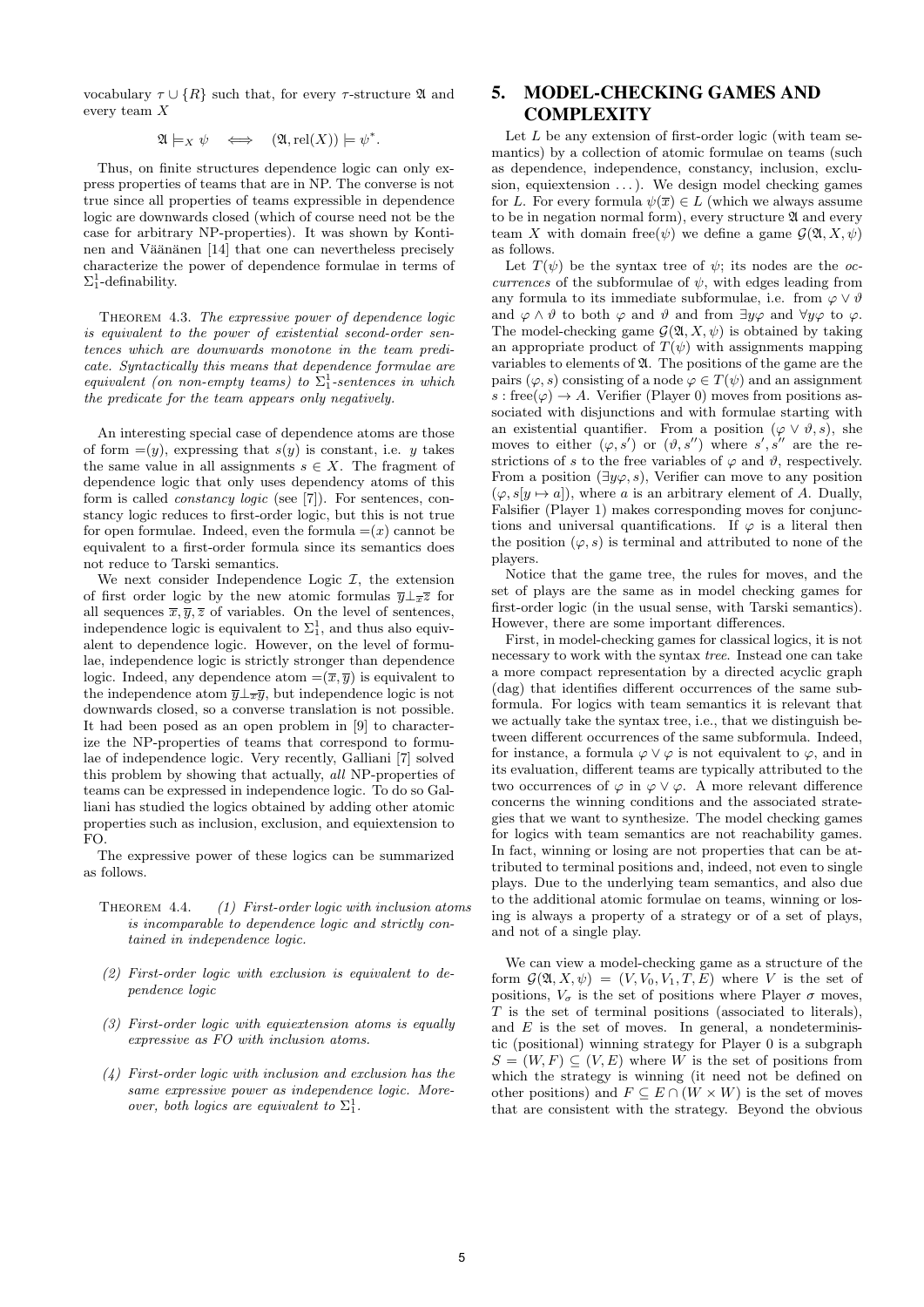consistency requirements for strategies (see (1) and (2) below) we here introduce a third condition that is new and specific for team semantics. For that, we introduce the following notion. Given  $S = (W, F)$  and a formula  $\varphi \in T(\psi)$ , the team associated with S and  $\varphi$  is

$$
\mathrm{Team}(S, \varphi) = \{ s : (\varphi, s) \in W \}.
$$

Informally the new condition (3) requires that every literal is satisfied by the team that the strategy associates with it.

DEFINITION 5.1. A consistent winning strategy for Verifier (Player 0) with winning region W in

$$
\mathcal{G}(\mathfrak{A}, \psi) = (V, V_0, V_1, T, E)
$$

is a subgraph  $S = (W, F) \subseteq (V, E)$  with  $F \subseteq E \cap (W \times W)$ satifying the following three conditions:

- (1) If  $v \in W \cap V_0$ , then  $vF$  is non-empty.
- (2) If  $v \in W \cap V_1$  then  $vF = vE$ .
- (3) For every literal  $\varphi$ , we have that  $\mathfrak{A} \models_{\mathit{Team}(S,\varphi)} \varphi$ .

Recall that the empty team satisfies all formulae. If a literal  $\varphi$  has no occurrence  $(\varphi, s) \in W$ , then Team $(S, \varphi) = \emptyset$ , and thus  $\mathfrak{A} \models_{\mathrm{Team}(S,\varphi)} \varphi$  is true for trivial reasons.

Notice that in the case where  $L$  is first-order logic (with team semantics, but without additional atoms), the third condition is equivalent to saying that  $\mathfrak{A} \models_s \varphi$  for all literals  $\varphi$  and all assignments s with  $(\varphi, s) \in W$ . This is in harmony with the classical game-theoretic semantics for FO and reflects the fact that, for any first-order formula  $\psi$ ,  $\mathfrak{A} \models_X \psi$  if, and only if, Verifier has a winning strategy from all initial positions  $(\psi, s)$  with  $s \in X$ .

In fact, this generalizes beyond first-order logic.

THEOREM 5.2. For every structure  $\mathfrak{A}$ , every formula  $\psi(\overline{x}) \in$ L and every team X with domain free( $\psi$ ) we have that  $\mathfrak{A} \models_X$  $\psi$  if, and only if, Player 0 has a consistent winning strategy  $S = (W, F)$  for  $\mathcal{G}(\mathfrak{A}, X, \psi)$  with Team $(S, \psi) = X$ .

For a proof, see [8].

We can find more abstract and purely combinatorial variants of such game-theoretic problems, abstracting away from logics with team semantics and model-checking problems, but focussing on winning strategies satisfying abstract consistency criteria.

We consider finite game graphs  $G = (V, V_0, V_1, I, T, E)$ , with set of positions  $V$ , partioned as above into the sets  $V_0$ ,  $V_1$  and the set T of terminal positions, where E is the set of moves and  $I$  is the set of initial positions. Further, let Win  $\subseteq \mathcal{P}(T)$  be a winning condition defining for each set  $U \subseteq T$  of terminal position whether it is a winning set for Player 0. For algorithmic concerns, let us assume that it can be decided in polynomial time whether a given set  $U \subseteq T$ belongs to Win.

Definition 5.1 of consistent winning strategies is then simplified and generalized as follows.

DEFINITION 5.3. A consistent winning strategy for Player  $\theta$ for a game  $G = (V, V_0, V_1, I, T, E)$  with winning condition Win is a subgraph  $S = (W, F) \subseteq (V, E)$  with  $F \subseteq E \cap (W \times$ W) satifying the following conditions:

(1) If  $v \in W \cap V_0$ , then  $vF$  is non-empty.

- (2) If  $v \in W \cap V_1$  then  $vF = vE$ .
- (3)  $W \cap T \in \text{Win}$

(4)  $I \subseteq W$ .

Notice that item (4) requires a winning strategy to be winning from *all* initial positions.

THEOREM 5.4. The problem whether a given game graph G with an oracle for Win admits a consistent winning strategy for Player 0, is NP-complete.

The *width* of a formula  $\psi$  is defined as the maximal number of free variables in subformulae of  $\psi$ , formally

width $(\psi) := \max\{|\text{free}(\varphi)| : \varphi \in T(\psi)\}.$ 

Notice that the size of a model checking game  $\mathcal{G}(\mathfrak{A}, X, \psi)$  on a finite structure  $\mathfrak A$  is bounded by  $|T(\psi)| \cdot |A|^{\text{width}(\psi)}$ .

THEOREM 5.5. Let L be any extension of first-order logic with team semantics by atomic formulae on teams that can be evaluated in polynomial time. Then the model-checking problem for  $L$  on finite structures is in NEXPTIME. For formulae of bounded width, the model-checking problem is in NP.

In fact, with team semantics, the model-checking problem is NEXPTIME-complete already for relatively simple extensions of first-order logic. For first-order logic itself, it is Pspace complete, since without additional atoms, FO with team semantics reduces to FO with Tarski semantics. In particular, the model-checking for dependence logic is Nexptime complete, which can be proved by an encoding of an appropriate domino problems [8].

THEOREM 5.6. The problem to decide, given a finite structure  $\mathfrak{A}$ , a team X and a formula  $\psi$  in dependence logic, whether  $\mathfrak{A} \models_X \psi$ , is NEXPTIME-complete. This also holds when  $\mathfrak A$  and  $X$  are fixed, in fact even in the case where  $\mathfrak A$  is just the set  $\{0,1\}$  and  $X = \{\emptyset\}.$ 

It is not difficult to see that the same complexity results hold for independence logic, and logics using inclusion, exclusion, and/or equiextension atoms.

On the other side, constancy logic is a fragment of lower complexity.

Theorem 5.7. The model checking problem for constancy logic is Pspace-complete.

#### 6. NEGATION

Negation is a nontrivial issue in logics of dependence and independence since we do not have the Law of Excluded Middle. This is reflected by the fact that the associated semantical games are usually not determined.

Given a formula  $\psi \in L$  (where L is one of the logics considered above), let  $\psi$ <sup>-</sup> denote the formula in negation normal form that corresponds to the negation of  $\psi$ . For teams  $X \neq \emptyset$ , it cannot be the case that  $\mathfrak{A} \models_X \psi$  and at the same time  $\mathfrak{A} \models_X \psi$ , but  $\mathfrak{A} \not\models_X \psi$  does not imply that  $\mathfrak{A} \models_X \psi$ . We say that  $\psi$  is false for  $\mathfrak A$  and X, if  $\mathfrak A \models_X \psi$ .

When just considering truth, one could describe the semantics of  $\psi$  in  $\mathfrak A$  as the the set of all teams X with domain free( $\psi$ ) that satisfy the formula, i.e.

$$
\llbracket \psi \rrbracket^{\mathfrak{A}} := \{ X : \mathfrak{A} \models_X \psi \}.
$$